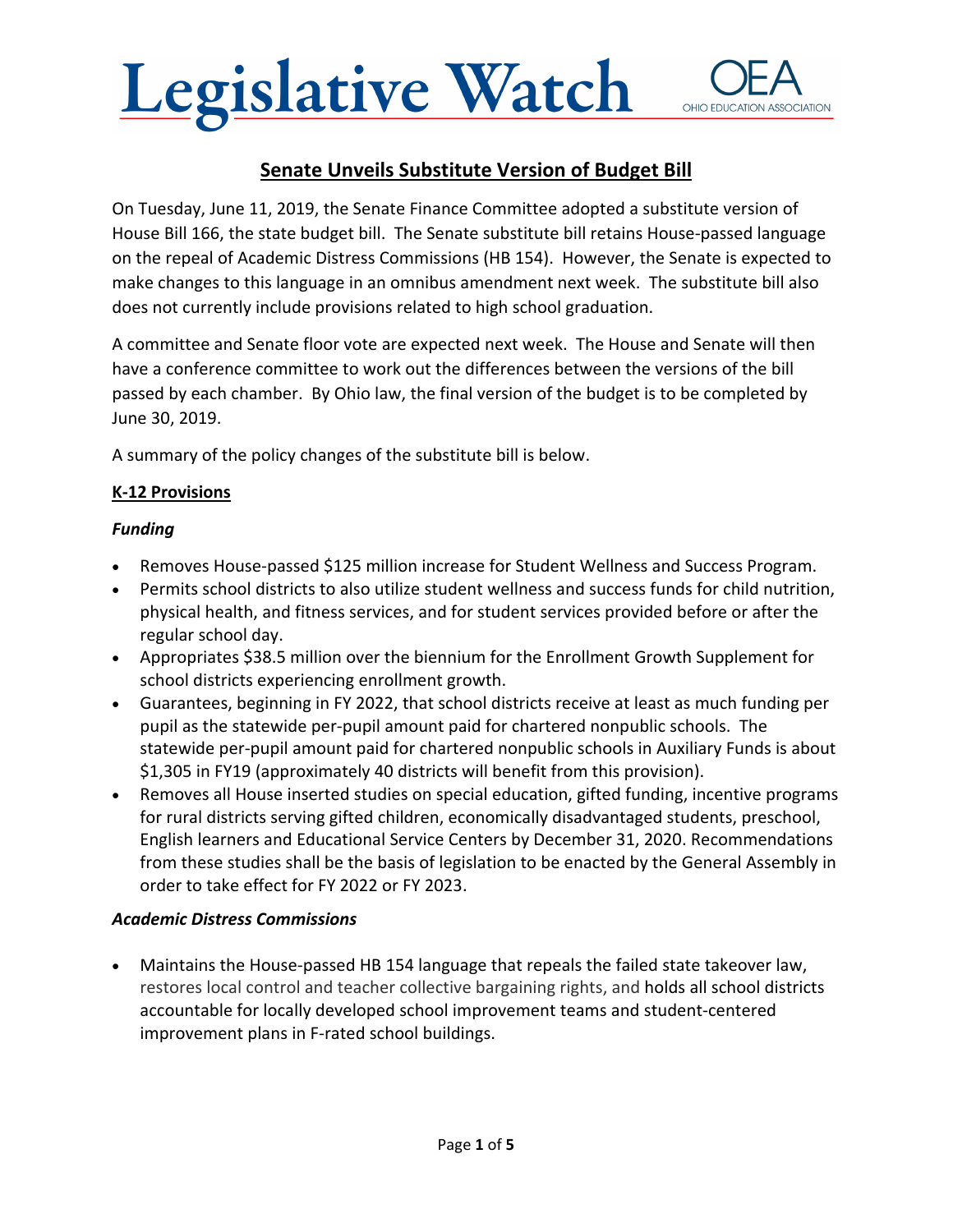# Legislative Watch



#### *Educator Licensure*

- Eliminates the requirement that teachers in school districts and STEM school be "properly certified or licensed."
- Eliminates the requirement that paraprofessionals in school districts and STEM school be "properly certified or licensed."
- Allows a nontraditional teacher candidate to complete a program operated by a for-profit organization to meet the pedagogical training requirement. Current law only allows non‐ profit organizations to provide these teacher preparation services.
- Removes several House provisions related to substitute teacher licenses.

### *Report Cards*

- Maintains the provision specifying that the higher of the performance index score or the value‐added progress score be used for the overall grade on the state report card.
- Removes House language regarding the issuance of preliminary data for report cards and charter schools at risk of closure.
- Removes House language regarding report card grades, charter school sponsor ratings and ODE's failure to assign ratings by statutory deadline.

#### *Vouchers*

- Includes a provision to trigger an automatic increase in the number of traditional EdChoice vouchers if the number of applicants reaches 90% of the cap, which is currently 60,000.
- Beginning in school year 2020-21, expands eligibility for the income-based EdChoice voucher program to grades K‐12.
- Calculates EdChoice voucher amounts prior to application of financial aid or scholarships received by the student.

#### *Charter Schools*

- Decreases funding for the newly proposed Quality Community School Support Program from \$60 million to \$40 million over the biennium.
- Modifies House language by increasing the frequency of ODE's evaluation of any charter school sponsor rated "effective" for three or more consecutive years to once in each threeyear period, instead of once every five‐years. (improves House provision)
- Removes House provision requiring ODE to permit charter sponsors to review the information used to determine the sponsor's rating on the academic performance component and to request an adjustment prior to the publication of the final ratings.
- Maintains House provision that changes the dropout prevention and recovery school report card measure of percentage of 12th grade students who have attained the designated passing score on all applicable high school assessments to the percentage who have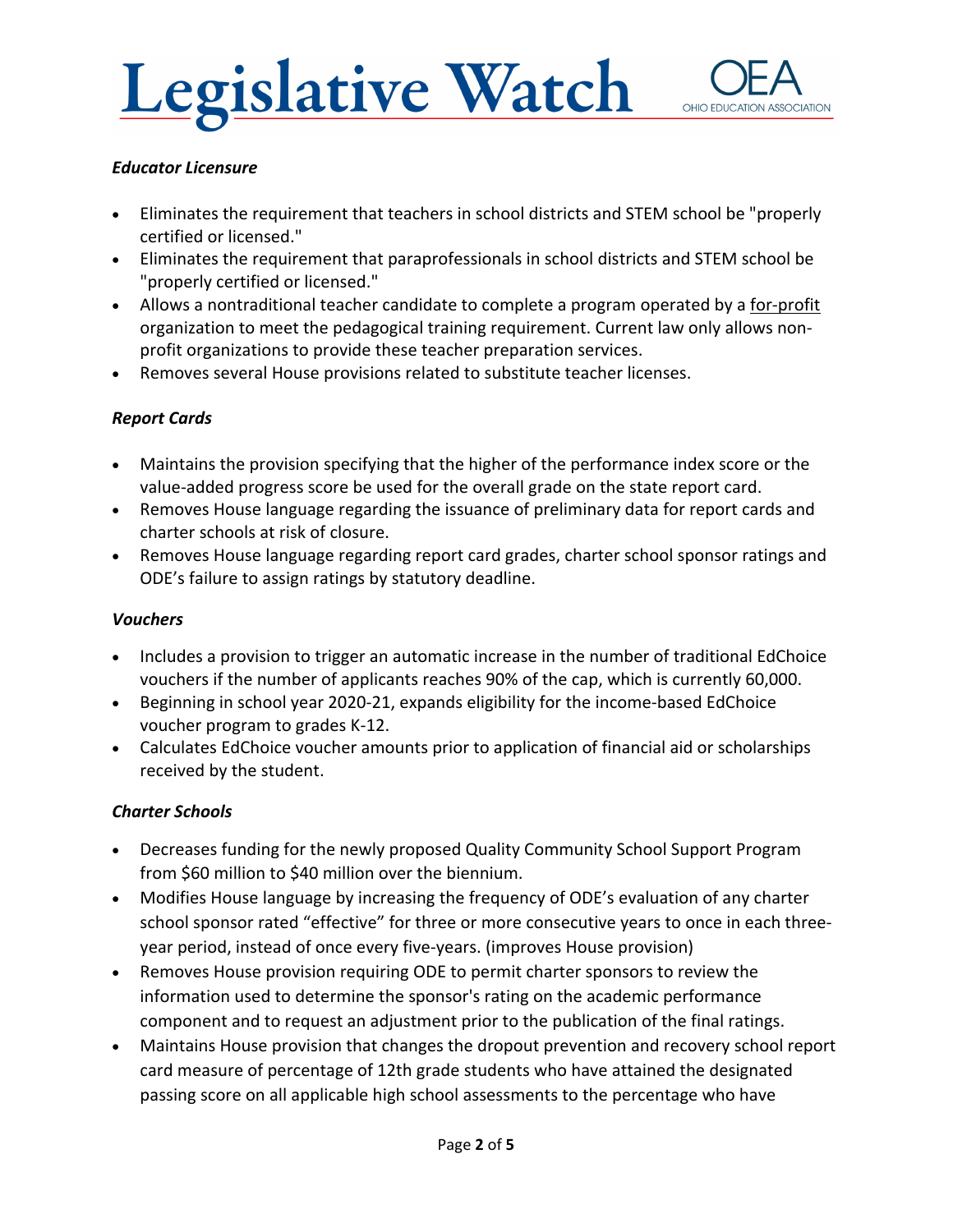# **Legislative Watch** OHIO EDUCATIO

attained the cumulative performance score on the end‐of‐course exams, but modifies the provision by specifying the change only applies to students who entered ninth grade on or after July 1, 2014.

- New Senate language requires ODE to recalculate the 2017‐2018 school year report card ratings for dropout recovery schools and calculate the 2018‐2019 school year report card ratings using the new state test passage rate measure.
- New Senate language prohibits the closure of a dropout recovery charter school, beginning in the 2019‐2020 school year, based on the report card issued for that school for the 2017‐ 2018 or 2018‐2019 school year if the overall ratings issued for those years using the new state test passage rate measure results in an overall rating of a "meets standards" or "exceeds standards."
- New Senate language specifies that an overall rating issued for each dropout recovery charter school using the new state test passage rate measure does not make a school that was permanently closed prior to the 2019‐2020 school year eligible to reopen.
- New Senate language modifies the closure criteria for a dropout prevention and recovery charter school to those receiving a designation of "Does Not Meet Standards" on the report card for the three most recent school years, rather than for two of the three most recent school years as under current law.
- Removes House provision requiring the State Board of Education to coordinate a committee comprising appointees from the Senate, the House of Representatives, the Governor's office, and the State Board to conduct a study of charter schools that primarily serve students enrolled in dropout prevention and recovery programs that offer two or more of the following models: (1) blended learning, (2) portfolio learning, and (3) credit flexibility.
- Removes House provision prohibiting ODE from issuing report cards for charter schools in which a majority of students are enrolled in dropout prevention and recovery programs operated by those schools until the General Assembly enacts the committee's recommendations or takes other legislative action that addresses the classification, authorization, and report card ratings of such schools.
- Reinstates requirement that charter sponsors must annually verify that no finding for recovery has been issued against any individual who proposes to create a charter school or any member of the governing authority, the operator, or any employee of each charter school.
- Maintains charter school merger language that was proposed in the Executive budget and maintained by the House.
- Removes House requirement that ODE, in consultation with charter school governing authorities and other appropriate stakeholders, evaluate the cost of operating charter schools on a per‐pupil or other reasonable basis as a replacement for the discontinuance of a fixed per‐pupil formula amount and submit a report of its findings by December 31, 2020.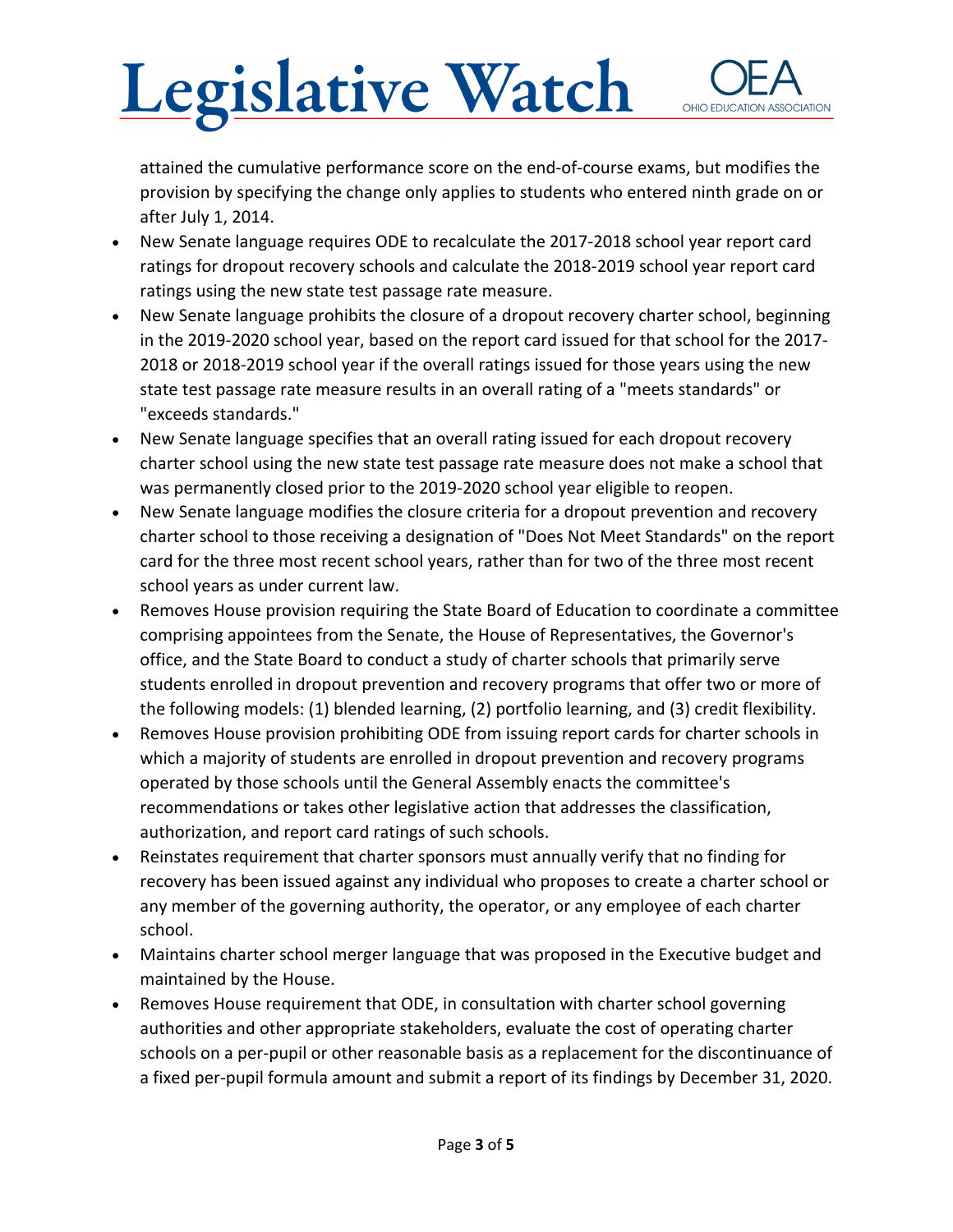# **Legislative Watch** OHIO EDUCATION ASSOCIATION

- New Senate language requires ODE to pay each charter school that operates a program that uses the Montessori method as its primary method of instruction an amount equal to the formula amount (\$6,020) for each student younger than four years old who is enrolled in the school. Appropriates \$100,000 in each fiscal year in GRF appropriation.
- Removes House requirement that ODE (rather than school governing authority) pay sponsor fees directly to sponsor out of the school's state operating payments.
- Removes House requirement that each charter school sponsor provide a list of assurances specified in current law to ODE at least 10 business days prior to the opening of a school's first year of operation or, if the school is not an e-school and changes the building from which it operates, prior to the opening of the first year it operates from the new building. (Under current law, sponsors must provide this list of assurances annually to ODE not later than 10 business days prior to the opening of the school.)
- Maintains House requirement that each internet‐ or computer‐based charter school (e‐ school) to prepare and submit to ODE, in a time and manner prescribed by ODE, a report that contains information about all of the following: (1) classroom size, (2) student‐teacher ratio per classroom, (3) the number of student-teacher meetings conducted in-person or by video conference, and (4) any other information determined necessary by ODE. ODE must annually submit a report of this data to the State Board of Education.
- Maintains House revisions to the charter school closure criteria for schools that are not dropout prevention and recovery schools, which may reduce the number of charter schools subject to permanent closure.
- Maintains requirement that ODE study and make recommendations on the feasibility of a new funding system for e‐schools by December 31, 2019.

#### *Other*

- Retains House-passed proposal to increase minimum salary for teachers with bachelor's degrees to \$30,000 rather than \$20,000 as under current law.
- Removes a previously added provision allowing a board of education of a school district to propose a school safety levy and share the revenue with chartered nonpublic schools located in the district.
- Removes House‐passed language that would deem some substitute teachers to be "properly certified or licensed."
- Removes provision that would have allowed for students who are being dropped off and who are being transported to nonpublic or community schools to be up to 30 minutes prior to start time and pickup within 30 minutes after dismissal.
- Retains House-passed language that prohibits a school district from reducing transportation it has opted to provide to students the district is not required to transport after the first day of the school year.
- Authorizes automatic enrollment in the Ohio Public Employees Deferred Compensation Program for new state and local government employees.